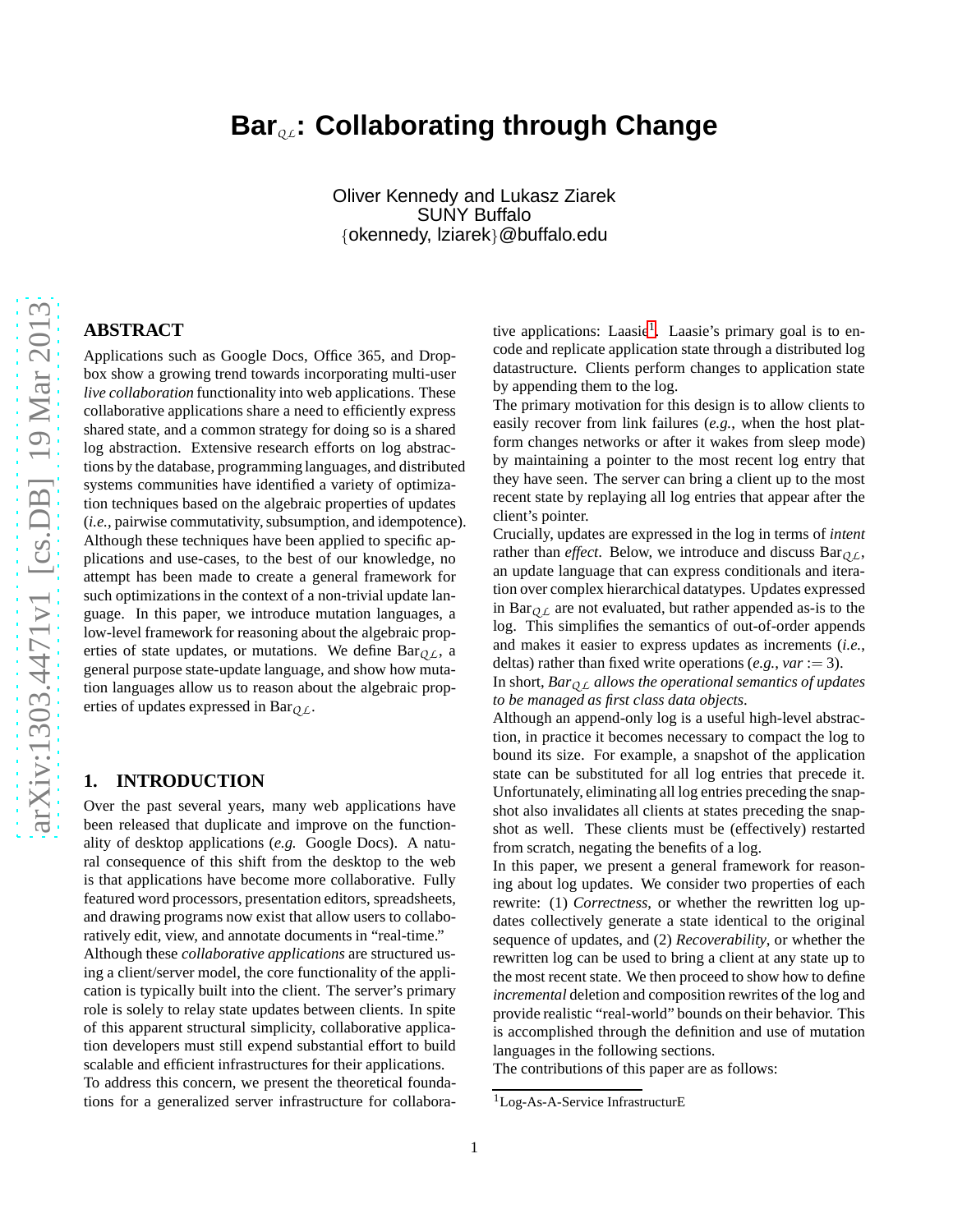- 1. The design and formalism of *mutation languages*, a general framework for reasoning about the correctness and recoverability of log rewrites, and an analysis of the computational complexity of doing so.
- 2. The construction of mutation languages for composite *hierarchical datatypes* derived from mutation languages for simpler primitive types.
- 3. The formal definition of a log-based update language named *BarQ L*.
- 4. A reduction from  $Bar_{OL}$  to a composite mutation language, and computational complexity result for computing the correctness and recoverability of log rewrites for Bar*Q L*
- 5. An incremental algorithm for identifying candidate log rewrites belonging to two rewrites classes: deletion and composition, with amortized constant time complexity.

## **1.1 Roadmap**

Our ultimate goal in this paper is to demonstrate the construction of a practical log rewrite oracle for a non-trivial update language for composite types. For any given rewrite of a log, this oracle will determine both the correctness and recoverability of the rewrite. Before defining the oracle we first define in Section [2](#page-1-0) a specification of a nontrivial update language ( $Bar<sub>QL</sub>$ ). We then use this language to formalize the notion of update logs and log-rewrites, and provide formal definitions of the correctness and recoverability of a log rewrite.

In Section [3](#page-2-0) we formally define the mutation and mutation language abstractions. A mutation is simply an expression of *change* and a mutation family is a collection of mutations with properties (*e.g.*, commutativity). We also identify two binary operations (**merge** and **compose**) over mutations in a mutation language that we will use to simplify the translation of  $Bar_{OL}$  update queries into equivalent mutations.

Section [3.1](#page-4-0) outlines the construction of a log rewrite oracle for any mutation language. This construction is based on language-specific oracles that evaluate algebraic properties of updates (Commutativity, Subsumption, and Idempotence).

In Section [4](#page-5-0) we define a mutation language  $\overline{L}$  (LBar), and show a reduction from Bar<sub>O L</sub> to  $\overline{L}$ . We provide definitions of **merge**, **compose**, as well as impractical definitions of the algebraic property oracles. Using a  $\overline{L}$ , we define a practical set of algebraic property oracles that allow us to construct a log rewrite oracle for Bar*Q L*.

## <span id="page-1-0"></span>**2. HIGH LEVEL SEMANTICS**

In this section we introduce  $Bar_{QL}$ , a log-based update language loosely based on the Monad Algebra [\[25\]](#page-8-0) with unions and aggregates. Unlike Monad Algebra, which uses sets as

the base collection type,  $Bar_{QL}$  uses maps <sup>[2](#page-1-1)</sup> and has weaker type semantics along the lines of [\[11\]](#page-8-1). Furthermore,  $Bar_{OL}$ is intentionally limited to operations with linear computational complexity in the size of the input data; neither the pairwith nor cross-product operations of Monad Algebra are included. In our domain, this is not a limitation, as the server is acting primarily as a relay for state. Full cross-products can be transmitted to clients more efficiently in their factorized form, and each client is expected to be capable of computing cross products locally<sup>[3](#page-1-2)</sup>.

The domains and grammar for  $Bar_{QL}$  are given in Fig. [1.](#page-2-1) We use *C* to range over constants, *p* over primitives (strings, integers, floats, and booleans), *k* over keys, *Q* over queries, τ over types, *v* over values of type τ, and θ over binary operations over primitive types. The type τ operated over by  $Bar<sub>OL</sub>$  queries is identical to the labeled trees of [\[11\]](#page-8-1), and is equivalent to unstructured XML or JSON. Values are either of primitive type, null, or collections (mappings from *k* to τ). Note that collections are total mappings; for instances, a singleton can be defined as the collection where all keys except one map to the *null* value. By convention, when referring to collections we will implicitly assume the presence of this mapping for all keys that are not explicitly specified in the rules themselves.

We formalize  $Bar_{OL}$  in Fig. [2](#page-3-0) in terms of a big-step operational semantics. Order of evaluation is defined by the structure of the rules.

In Bar $_{OL}$  queries are monads, structures that represent computaiton. Reducing the query corresponds to evaluting the computation expressed by that query. The rules for *PrimitiveConstant*, *Null* and *EmptySet* all defined operations take an input value and produce a constant value reguardless of input. The rule *PrimitiveConstant* produces a primitive constant *c*, the rule *Null* produces the *null* value, and the rule *EmptySet* produces a empty set. We define an empty set a collection that is a total mapping where all keys map to the *null* value, represented as:  $\{*\rightarrow null\}$ . The *Identity* operation passes through the input value unchanged. *Subscripting* and *Singleton* are standard operations. In comparison to Monad Algebra, these operations correspond to not only the singleton operation over sets, but also the tuple constructor and projection operations. Because collection elements are identified by keys, we can reference specific elements of the collection in much the same way as selection from a tuple.

The most significant way in which Bar*Q L* differs from Monad Algebra is its use of the *Merge* operation  $(\Leftarrow)$  instead of set union (∪). ⇐ combines two sets, overwriting undefined entries (keys for which the collection maps to *null*) with their values from the other collection.

$$
(\{A := 1\} \Leftarrow \{B := 2\})(null) = \{A \to 1, B \to 2\}
$$

<sup>2</sup>Maps are also popularly referred to as hashes, dictionaries, or lookup tables.

<span id="page-1-2"></span><span id="page-1-1"></span><sup>3</sup> Joins are an area of concern however, and future work will consider extensions to  $Bar_{Q,L}$  for this purpose.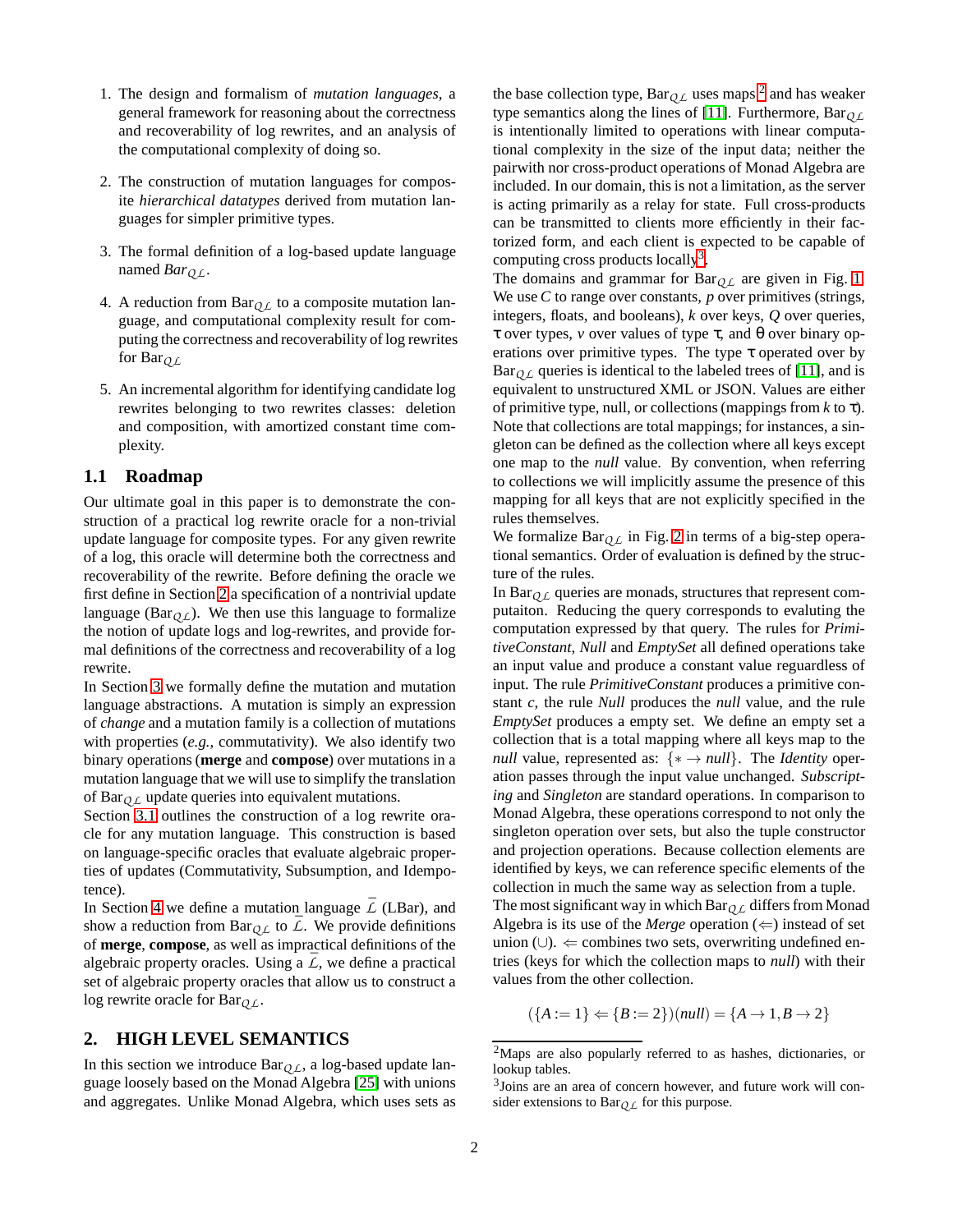<span id="page-2-1"></span>
$$
c \in Constant: \rightarrow p \quad k \in Key
$$
  
\n
$$
p \in Primitive \quad Q \in Query: \tau \rightarrow \tau
$$
  
\n
$$
\nu \in Value \quad \tau \in Type: p \mid \{k_i \rightarrow \tau_i\} \mid null
$$
  
\n
$$
\theta \in BinaryOp
$$

$$
Q := Q.k | Q \Leftarrow Q | \text{map } Q \text{ using } Q | Q \text{ op}_{[0]} Q
$$
  
\n
$$
| \text{agg}_{[0]}(Q) | \text{agg}_{[ \leftarrow ]}(Q) | \text{ filter } Q \text{ using } Q
$$
  
\n
$$
| \text{ if } Q \text{ then } Q \text{ else } Q | Q \circ Q | \text{ c } | \text{ null } | \emptyset
$$

**Figure 1:** Domains and grammar for Bar<sub>O L</sub>.

If a key is defined in both collections, the right collection takes precedence.

.

$$
(\{A := 1\} \Leftarrow \{A := 2\})(null) = \{A \rightarrow 2\}
$$

The merge operator can be combined with singleton and identity to define updates to collections:

$$
(id \Leftarrow {A := 3}) ( {A \to 1, B \to 2}) = {A \to 3, B \to 2}
$$

Subscripting can be combined with merge, singleton, and identity to define point modifications to collections.

$$
(\mathbf{id} \Leftarrow \{A := (\mathbf{id}.A \Leftarrow \{B := 2\})\}) (\{A \to \{C \to 1\}\})
$$

$$
= \{A \to \{B \to 2, C \to 1\}\}\
$$

Primitive binary operators are defined monadically with operation *PrimBinOp*, and include basic arithmetic, comparisons, and boolean operations. These operations can be combined with identity, singleton, and merge to define updates. For example, to increment *A* by 1, we write

$$
{\bf id} \Leftarrow {A := \mathbf{id} \cdot A + 1} \quad ( {A \to 2} ) = {A \to 3}
$$

Bar<sub>Q L</sub> provides constructs for mapping, flattening and aggregation. The *Map* operation is analogous to its definition in Monad Algebra, save that key names are preserved. The *Flatten* operation is also similar, except that it uses  $\Leftarrow$ , instead of ∪ as in Monad Algebra. The *PrimitiveAggregation* class of operators defines aggregation using any closed binary operator θ operating over over primitive type. To increment all children of the root by 1 we write:

$$
(\textbf{map id using } (\textbf{id} + 1))(\lbrace A \rightarrow 1, B \rightarrow 2 \rbrace) = \lbrace A \rightarrow 2, B \rightarrow 3 \rbrace
$$

To increment the child *C* of each child of the root by 1, we write

$$
(\text{map id using } (\text{id} \leftarrow \{C := \text{id}.C + 1\}))
$$
\n
$$
\{A \rightarrow \{C \rightarrow 1\}, B \rightarrow \{C \rightarrow 2, D \rightarrow 1\}\}
$$
\n
$$
)= \{A \rightarrow \{C \rightarrow 2\}, B \rightarrow \{C \rightarrow 3, D \rightarrow 1\}\}
$$

Finally, Bar*Q L* supports *Conditionals* and *Filtering*, as well as *Composition* of queries.

# <span id="page-2-0"></span>**3. MUTATION LANGUAGES**

We will now temporarilly step back from  $Bar_{OL}$  in order to refine our understanding of *update logs*. At its simplest, an update log encodes a state value as a sequence of state mutations applied iteratively, first to a default "empty" state, and then to the output of the prior transformation.

If the fundamental primitive of an update log is the state transformation, then the fundamental operation is composition of state mutations. As a basis for reasoning about the safety properties of changes to this log, we begin with an outline for simple algebras over the composition of state mutations.

DEFINITION 1. *A mutation is an arbitrary transformation*  $M : \tau \mapsto \tau$  *mapping values of some state type*  $\tau$  *to new values of the same type. A mutation may be parameterized by an set of additional values R. We write such a mutation as*  $M_R(v)$ *. We say the mutation*  $M_R(v)$  *is:* 

•  $\ldots$  **destructive** *if*  $M_R$  *is independent of v.* 

• ... **idempotent** *if*  $\forall v, R : M_R(v) \equiv M_R(M_R(v))$ 

<span id="page-2-2"></span>EXAMPLE 1. *Consider an application that encodes its state as a single integer (i.e.,*  $\tau = \mathbb{Z}$ ). *Such an application might employ the two mutations "replace by 0", and "increment by 1":*

$$
M_{:=0}(x) \mapsto 0 \quad M_{++}(x) \mapsto x+1
$$

*The replace operation is both destructive and idempotent. The increment operation is neither.*

*We can use parameters to create families of mutations. For example, we can use a single parameter Y to define a family of mutations "replace by Y"*  $(M_{:=Y})$ *, or "increment by Y"*  $(M_{+\!=\mathsf{Y}})$ .

Having defined mutations in the abstract as functions, we can now formally define the abstract composition of mutations as simple left-first function composition.

$$
(M \circ M')(x) \equiv M'(M(x))
$$

<span id="page-2-3"></span>PROPOSITION 1. *Composition is associative.*

PROOF. By Equivalence

$$
((M \circ M') \circ M'')(x) \equiv M''(M'(M(x))) \equiv (M \circ (M' \circ M''))(x)
$$

We can define a composition algebra for any set of mutations  $\overline{M}$  with identical kinds. We consider two properties in this algebra: (1) pairwise commutativity and (2) subsumption. Unlike the traditional algebraic notion of commutativity, we consider only the pairwise commutativity of individual mutations. That is, instead of saying that  $\circ$  is commutative, we say that *M* and *M'* commute iff  $(M \circ M') \equiv (M' \circ M)$ . Subsumption is also defined pairwise; we say that *M*′ *subsumes M* iff  $M \circ M' \equiv M'$ .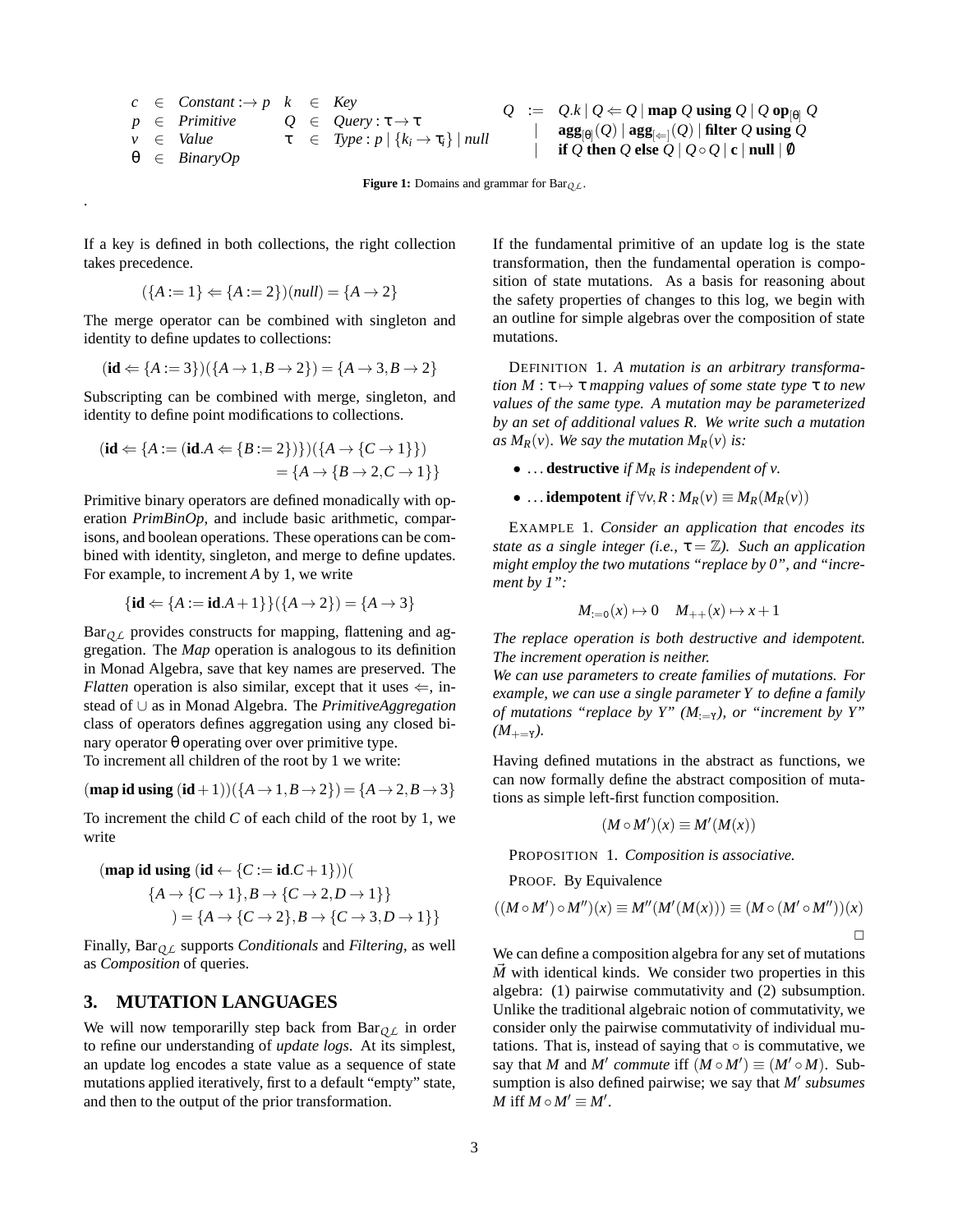<span id="page-3-0"></span>*PrimitiveConstant*  
\n
$$
\overline{c}(v) \rightarrow c \quad \text{Null}
$$
\n
$$
\overline{c}(v) \rightarrow \text{full}
$$
\n
$$
\overline{c}(v) \rightarrow \text{full}
$$
\n
$$
\overline{c}(v) \rightarrow \text{full}
$$
\n
$$
\overline{c}(v) \rightarrow \text{full}
$$
\n
$$
\overline{c}(v) \rightarrow \text{full}
$$
\n
$$
\overline{c}(v) \rightarrow \text{full}
$$
\n
$$
\overline{c}(v) \rightarrow \text{full}
$$
\n
$$
\overline{c}(v) \rightarrow \text{full}
$$
\n
$$
\overline{c}(v) \rightarrow \text{full}
$$
\n
$$
\overline{c}(v) \rightarrow \text{full}
$$
\n
$$
\overline{c}(v) \rightarrow \text{full}
$$
\n
$$
\overline{c}(v) \rightarrow \text{full}
$$
\n
$$
\overline{c}(v) \rightarrow \text{full}
$$
\n
$$
\overline{c}(v) \rightarrow \text{full}
$$
\n
$$
\overline{c}(v) \rightarrow \text{full}
$$
\n
$$
\overline{c}(v) \rightarrow \text{full}
$$
\n
$$
\overline{c}(v) \rightarrow \text{full}
$$
\n
$$
\overline{c}(v) \rightarrow \text{full}
$$
\n
$$
\overline{c}(v) \rightarrow \text{full}
$$
\n
$$
\overline{c}(v) \rightarrow \text{full}
$$
\n
$$
\overline{c}(v) \rightarrow \text{full}
$$
\n
$$
\overline{c}(v) \rightarrow \text{full}
$$
\n
$$
\overline{c}(v) \rightarrow \text{full}
$$
\n
$$
\overline{c}(v) \rightarrow \text{full}
$$
\n
$$
\overline{c}(v) \rightarrow \text{full}
$$
\n
$$
\overline{c}(v) \rightarrow \text{full}
$$
\n
$$
\overline{c}(v) \rightarrow \text{full}
$$
\n
$$
\overline{c}(v) \rightarrow \text{full}
$$
\n
$$
\overline{c}(v) \rightarrow \text{full}
$$
\n
$$
\overline{c}(v) \rightarrow \text{full}
$$
\n
$$
\overline{c}(v) \rightarrow \text{full}
$$
\n
$$
\overline{c}(v) \rightarrow \
$$

**Figure 2:** A formal operational semantics for  $Bar_{OL}$ .

DEFINITION 2. *A mutation language L is the 4-tuple:*  $\langle \tau, \vec{M}, \mathcal{S}, \mathcal{C} \rangle$  consisting of:

- *1. A state type* τ
- 2. A set of mutations  $\vec{M}$  of kind  $\tau \mapsto \tau$ . This set must in*clude the identity mutation*  $id(x) \mapsto x$ .
- *3. A binary relation S*(*M*,*M*′ ) *that holds if M is subsumed by M*′ *.*
- *4. A symmetric binary relation C*(*M*,*M*′ ) *that holds if M commutes with M*′ *.*

*We will use the shorthand*  $S(M) \equiv S(M,M)$  *to denote the unary idempotence relation.*

A mutation language encapsulates the composition algebra for a specific set of mutations, together with a set of rules for determining idempotence, pairwise commutativity, and subsumption on mutations in the language.

<span id="page-3-1"></span>EXAMPLE 2. *On simple mutation languages, these properties can be determined quite efficiently. For the mutation language defined from the mutation language families in Example 1* ( $M_{:=Y}$  *and*  $M_{+=Y}$ *), we can define the commutativity and subsumption relations by simple structural tests on the mutations being related:*  $C(M_{:=Y}, M_{:=Y})$ *,*  $C(M_{+=Y}, M_{+=Y'})$ *, and*  $S(M, M_{:=Y})$  *are the only relations that hold. The identity mutation for this language is*  $M_{+-0}$ *.* 

For more complex classes of mutations, this definition can be too strong. Consequently, for the remainder of the paper, we will limit ourselves to *weak mutation languages*, where the relations  $S, C$  are conservative approximations. If the relation holds then the corresponding property is guaranteed to hold, but not visa versa.

Finally, we will define two notions of closure for a mutation language: First, a mutation language *L* is closed over composition if the composition of two mutations  $M, M' \in \mathcal{L}$  is also in *L*.

$$
\forall M,M'\in\mathcal{L}:\exists M''\equiv (M\circ M')\in\mathcal{L}
$$

Second, a mutation language  $\angle$  is closed over binary operation  $\theta$  :  $\tau \times \tau \mapsto \tau$  if there exists a mutation in  $\mathcal L$  that computes the result of applying  $\theta$  to the output of mutations  $M, M' \in \mathcal{L}$ .

$$
\forall M, M' \in \mathcal{L} : \exists M'' \in \mathcal{L} : M''(x) \equiv (M(x)\theta M'(x))
$$

EXAMPLE 3. *Our toy mutation language from Example [2](#page-3-1) can be shown to be closed over composition, addition, and subtraction, but not multiplication. The details of this proof are left to the reader.*

We will use the two binary operations **compose** and **merge**<sup> $\theta$ </sup> to denote the result of combining two mutations by composition or by binary operation  $\theta$  (respectively), for any mutation language closed over composition or θ (respectively). Note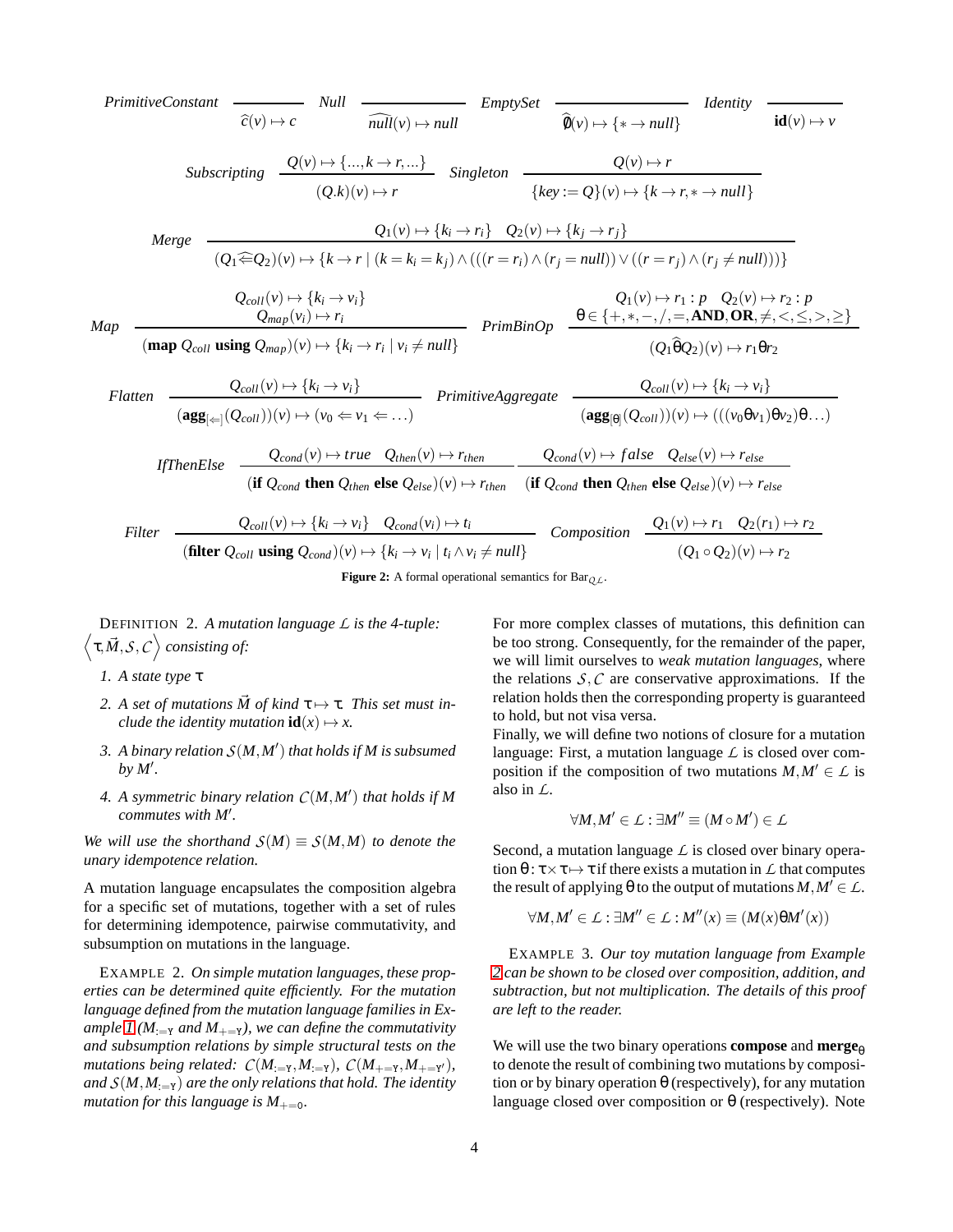that the existence of either function provably demonstrates the corresponding type of closure.

# <span id="page-4-0"></span>**3.1 Mutation Logs**

We now turn to our primary subject: logs. Our goal in this section is to develop formalisms, first for the logs themselves, and second for reasoning about how the logs can be transformed, or rewritten, while preserving certain critical properties.

A *log* is a sequence of updates to an application's state, expressed as a numbered sequence of mutations:  $M_1, \ldots, M_n$ . A log defines a corresponding sequence of application states:  $v_0, \ldots, v_n$ . We obtain state  $v_i$  by starting with a default state  $v_0$ , and applying mutations  $M_1, \ldots, M_i$  in order. In other words, for a mutation language closed under composition,  $v_i$  is the result of composing the first *x* mutations in the log.

$$
v_i=(M_1\circ\ldots\circ M_i)(v_0)
$$

We refer to the subscript of a state or mutaiton as its *timestamp* (i.e.,  $v_i$  and  $M_i$  have timestamp *x*). We define the *current state* of a log of size *n* to be the state  $v_n$ . The current state can be *recovered* from any intermediate state  $v_i$  by applying the composition of all mutations after *x*.

$$
v_n=(M_{x+1}\circ\ldots\circ M_n)(v_i)
$$

Recovery is central to the design of Laasie. A client can recover from a transient disconnection by replaying only those mutations that occurred while the client was disconnected, rather than forcing it to reload the full application state from scratch.

### *3.1.1 Log Rewrites*

A log rewrite *R* is defined generally as an operation that transforms one sequence of mutations  $M_1, \ldots, M_n$  into a new sequence  $M'_1, \ldots, M'_{n'}$ .

Because of our interest in recovery, we are interested in preserving a correspondence between timestamps in the preand post- rewritten states  $v_i$  and  $v'_i$  (respectively). Consequently, we will assume that each pre-rewrite state corresponds to the post-rewrite state with the same timestamp. Note that this limits us to size-preserving rewrites. As we will soon see, this can be done without loss of generality.

We specifically consider two classes of size-preserving log rewrites: *delete* and *compose*.

**Delete**. We can effect a size-preserving deletion rewrite by replacing the deleted mutation with the no-op identity operation (**id**). The rewrite  $\mathcal{R}_{\text{del}}(x)$ , which deletes mutation  $M_x$ is defined as

$$
M'_{i} = \begin{cases} M_{i} & \dots & i \neq x \\ \mathbf{id} & \dots & i = x \end{cases}
$$

**Compose**. For a mutation language closed over composition, we can merge two mutations into the log into a single log entry. The log size is preserved by inserting an **id** mutation. For reasons that will soon become clear, the composite mutation replaces the mutation with the higher timestamp, and the inserted **id** replaces the mutation with the lower timestamp. The rewrite  $\mathcal{R}_{\text{cmp}}(x, y)$ , which merges mutations  $M_x$ and  $M_v$  is defined as

$$
M'_{i} = \begin{cases} M_{i} & \dots & i \notin \{x, y\} \\ \mathbf{id} & \dots & i = x \\ M_{x} \circ M_{y} & \dots & i = y \end{cases}
$$

#### *3.1.2 Rewrite Properties*

Now that we have defined log rewrites, we begin to consider what constitutes a legitimate log rewrite. We define three correctness properties for log rewrites: *tail-correctness*, *recoverability*, and~*t-recoverability*. We will also show how to use the subsumption and commutativity relations of a mutation language *S*, *C* to determine when these properties are guaranteed to be satisfied, independent of data, for a delete, compose, or commute rewrite.

**Tail-Correctness**. We start with the simplest of the logrewrite properties.

DEFINITION 3. *A log rewrite is tail-correct if the current state*  $v_n$  *of the log is identical to the current state*  $v'_n$  *of the rewritten log. That is:*

$$
(M_1 \circ \ldots \circ M_n)(v_0) = (M'_1 \circ \ldots \circ M'_n)(v_0)
$$

LEMMA 1. The rewrite  $\mathcal{R}_{\text{del}}(x)$  is tail-correct if  $M_x$  is *subsumed by the aggregate composition of all mutations following it:*  $S(M_x, (M_{x+1} \circ M_{x+2} \circ ... \circ M_n)).$ 

PROOF. The identity operation has no effect on the state, and can be inserted anywhere. By subsumption, we have that

$$
M_x \circ \dots \circ M_n \equiv M_{x+1} \circ \dots \circ M_n
$$
  
Thus,  $v_n = v'_n$ 

**LEMMA 2.** *The rewrite*  $\mathcal{R}_{\text{cmp}}(x, y)$  *is tail-correct for any mutation language closed over composition if M<sup>x</sup> commutes with the aggregate composition of all mutations between it and*  $M_y$ *:*  $C(M_x, (M_{x+1} \circ ... \circ M_{y-1}))$ 

PROOF. As before, identity has no effect on the state. If  $x = y - 1$ , then the merged mutations is equivalent to the separate mutations by Proposition [1.](#page-2-3) Otherwise, by commutativity, we have that

$$
M_x \circ \ldots \circ M_{y-1} \equiv M_{x+1} \circ \ldots \circ M_{y-1} \circ M_x
$$

Once  $M_x$  and  $M_y$  are adjacent, they can be merged just as before.  $\Box$ 

EXAMPLE 4. *Consider our toy mutation language from Example [2.](#page-3-1) From the subsumption relation S, we can infer that it is tail-correct to delete any mutation preceding a replace mutation (M*<sub>:=Y</sub>).

*From the commutativity relation C, we can infer that it is tail-correct to merge any two mutations in an unbroken sequence of increment mutations*  $(M_{+-Y})$ *, or to merge a replace mutation with its immediate successor.*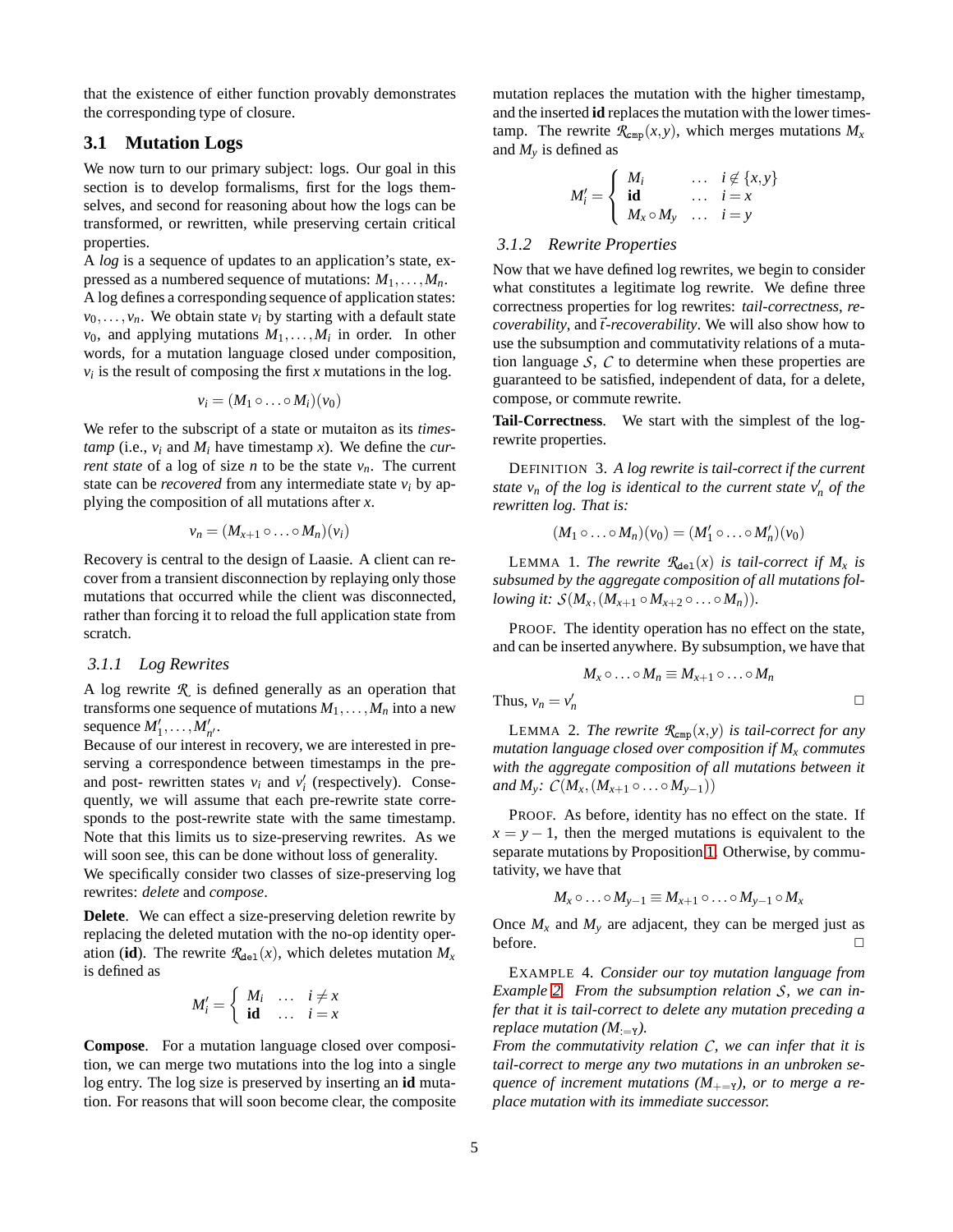**Recoverability**. Although tail-correctness provides a useful baseline for further discussions of log rewrites, it only takes a single state: the current state into consideration. As such, it fails to capture any of the benefits of having a log in the first place. We now consider a property that is strictly stronger than tail-correctness, and which allows us to reason about the possibility of recovery from any intermediate state. We start with a per-timestamp notion of recoverability

DEFINITION 4. *A log rewrite is recoverable from timestamp i (or equivalently state vi) if the final state v<sup>n</sup> of the original log can be obtained by applying the sequence of rewritten mutations following timestamp i to the state v<sup>i</sup> , taken from the original log.*

$$
(M_1 \circ \ldots \circ M_n)(v_0) = (M'_{i+1} \circ \ldots \circ M'_n)(v_i)
$$

*Or equivalently (because v<sup>i</sup> is defined by the original log)*

$$
(M_1 \circ \ldots \circ M_n)(v_0) = (M_1 \circ \ldots \circ M_i \circ M'_{i+1} \circ \ldots \circ M'_n)(v_0)
$$

DEFINITION 5. *A log rewrite is recoverable if it is recoverable from all timestamps in the log (i.e.,*  $i \in [0, n]$ *)* 

<span id="page-5-1"></span>Note that tail-correctness is the special case of recoverability from timestamp 0.

LEMMA 3. If the log rewrite  $\mathcal{R}_{\text{del}}(x)$  is tail-correct, it is *recoverable*

PROOF. Recoverability from any state  $v_i$  s.t.  $i < x$  is equivalent to tail-correctness, because these states are unaffected by the rewrite. Recoverability when  $i \geq x$  is guaranteed always: The state  $v_i$  being recovered from is taken before the rewrite, and mutations  $M'_{x+1}, \ldots, M'_{n}$  are identical to their pre-rewrite counterparts.

This proof shows a tight coupling between correctness and recoverability, and illustrates an intriguing log partitioning. If a rewrite only modifies mutations that fall within a fixed range, recoverability "errors" can only occur at states that fall within that same range.

<span id="page-5-2"></span>PROPOSITION 2. *Let R be a tail-correct log rewrite, which only alters log entries at timestamps in the range*  $[x, y]$ *. Mutations outside of this range are unaffected by R . R is recoverable iff it is recoverable from all states*  $v_i \in [x, y)$ 

PROOF. The proof is identical to that of Lemma [3.](#page-5-1)  $\Box$ 

LEMMA 4. *The rewrite*  $\mathcal{R}_{\text{cmp}}(x, y)$  *is recoverable if it is correct, and if*  $M_x$  *is idempotent:*  $S(M_x, M_x)$ 

PROOF. From the commutativity property required to show correctness, we have that  $M_x \circ \ldots \circ M_{y-1} \equiv M_{x+1} \circ \ldots \circ M_{y-1} \circ$ *M*<sup>*x*</sup>. For all *i* ≥ *x*, state  $v_i = (M_x \circ \ldots \circ M_i)(v_{x-1})$ . Thus,  $(M'_{i+1} \circ M'_{y})(v_i) \equiv (M_x \circ \dots \circ M_x \circ M_y)(v_x)$ . By commutativity, we can rewrite this expression as  $M_{x+1} \dots \circ M_x \circ M_x \circ M_y$ . By idempotence, this is equivalent to the original rewritten expression, and by Proposition [2](#page-5-2) the proof devolves to that of correctness.

EXAMPLE 5. *Returning to the toy mutation language from Example [2,](#page-3-1) we see that although it is tail-correct to merge any two increment mutations, it is not recoverable. Consider the log*  $(M_{:=1}, M_{+=2}, M_{+=3})$ *. After applying the rewrite*  $\mathcal{R}_{\text{cmp}}(2,3)$ *, we get*  $(M_{:=1}, id, M_{+=5})$ *. After the rewrite, it is no longer possible to recover from state*  $v_2$  *(= 3), as the mutation*  $M_{+-2}$  *would effectively be applied twice.* 

~*t***-recoverability**. The intent of recoverability is to protect disconnected clients from reaching an inconsistent state when log entries are replayed. However, to guarantee full recoverability, we must discard many potentially useful log rewrites. In a practical setting, a server will not need to guarantee recoverability for all timestamps.

DEFINITION 6. *Given a set of timestamps*~*t, a log rewrite is*  $\vec{t}$ -recoverable if it is recoverable from every  $t \in \vec{t}$ .

By tracking when clients disconnect (regardless of whether or not the disconnection is transient), the server can identify ranges of log entries over which non-recoverable log rewrite can still be performed.

THEOREM 1. *Let R be a a tail-correct, but non-recoverable log rewrite, Let* [*x*,*y*] *be the minimal range of timestamps affected by*  $\mathcal{R}$ *.*  $\mathcal{R}$  *is*  $\vec{t}$ -recoverable iff  $(\vec{t} \cap [x, y)) = \emptyset$ *.* 

PROOF. Follows from Proposition [2](#page-5-2)

# <span id="page-5-0"></span>**4. REDUCING Bar**<sub>QL</sub> **TO LBAR**

We now apply the principles of mutation languages to Bar*Q L* by constructing a weak mutation language  $\overline{L}$  (LBar) built around Bar*Q L*. Roughly speaking, this mutation language allows a single monolithic  $Bar_{OL}$  query to be subdivided into a set of disjoint operations, each applied to a specific point in the path hierarchy. This allows us to easily identify the *write dependencies* of a Bar*Q L* query at their finest granularity.

We then transform each subdivided operation into a delta form, with a Bar*Q L* query that computes a *delta value* and a merge operator, a binary function that defines how the delta value is to be merged with the prior state. This *update operator* simplifies the task of determining commutativity and subsumption at a fine granularity.

We also identify the set of points in the path hierarchy that each query reads from. This set of points forms the set of *read dependencies* of the query.

Finally, we use the sets of write dependencies, read dependencies, and update operators to efficiently compute the commutativity and subsumption relations  $C, S$  for a Bar<sub>QL</sub> query.

#### **4.1 LBar**

The typesystem of  $\overline{L}$  is identical to that of Bar<sub> $O \angle L$ </sub>. To recap: values can be of any primitive type, or a collection, which is a mapping from key names of abstract type *k* to values. Collections can be organized into a hierarchy. We use  $\phi$  to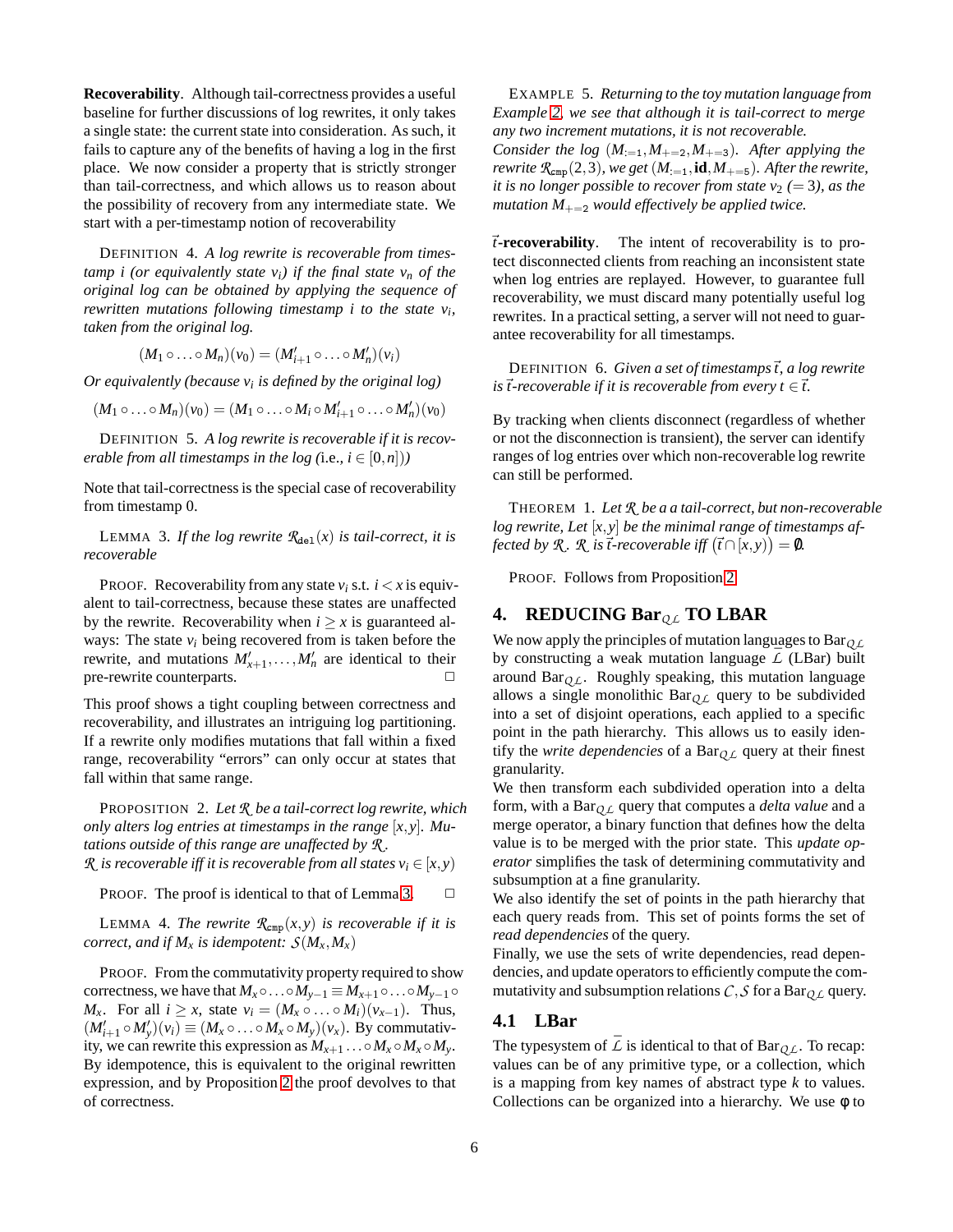denote an ordered sequence of key names that defines a *path* through the collection herarchy.

Point mutations form the basis of  $\bar{L}$ , and express updates to individual paths in a Bar*Q L* hierarchy. A *point mutation* is a 3-tuple  $\langle \phi, Q, (\theta | \phi) \rangle$ , where  $\phi$  is the path being updated and *Q* is a Bar*Q L* expression that computes an *update delta* based on the prior state. Every point mutation is annotated with either a binary operation θ, or the *overwrite* annotation 0/. The annotation indicates the *combinator* used to merge delta value with the original.

We say that two point mutations are path-disjoint if neither point mutation's path is a prefix of the other's. A *full mutation* in  $\overline{L}$  is a set of pairwise path-disjoint point mutations, which it applies to the state in parallel; The prior state for all point mutations in the set is defined uniformly to be the prior state for the full mutation. Thus, all point mutations are guaranteed to be isolated in the traditional database sense.

As a shorthand, we will use  $\omega(\mathcal{M})$  to denote the write set of a full mutation *M* , the set of all paths of point mutations in the full mutations:

$$
\omega(\mathcal{M}) = \{ \phi \mid \langle \phi, Q, \theta \rangle \in \mathcal{M} \}
$$

We will also use the shorthand  $M[\phi]$  to denote the point mutation applied to path  $\phi$  for all  $\phi \in \omega(\mathcal{M})$ .

# **4.2 Reduction Algorithm**

We now present an iterative process for transforming Bar<sub>O L</sub> expressions into  $\overline{L}$  form. This process begins by creating a full mutation consisting of a single point mutation  $\{(\mathbf{0},\mathbf{0},\mathbf{0})\}$ . The algorithm repeatedly selects an arbitrary point mutation in the set and tries (1) to subdivide point-mutations in this set into finer-grained mutations, and (2) to replace overwrite annotations by extracting binary operations from the pointmutation's query. This process proceeds up to a fixed point.

**Operator-Extraction**. In their simplest incarnations, both transformations are applied to point queries of the same general form:

$$
\langle \varphi, (\text{id}.\varphi \, \theta \, \mathcal{Q}'), \emptyset \rangle
$$

For a  $\theta$  that is commutative and associative, any query with a **id**.φ term can be commuted to the front.

In this expression,  $Q'$  effectively expresses the delta of the point update, while θ combines it with the original value **id**.φ. Consequently, θ becomes the new combinator, and *Q* ′ becomes the new update delta.

**Key-Extraction.** The merge operator  $(\Leftarrow)$  is associative (but not commutative). As with binary operators on primitive type, we can compute an update delta of expressions that derive from **id**. We start by identifying the *change set* of the original query. We start from a point update of the form:

$$
\langle \phi, Q, \emptyset \rangle
$$

If a query *Q* returns a value of collection type, its change set  $δ$ (*Q*) is computed as follows:

- $\delta(\emptyset) = \emptyset$
- $\bullet$   $\delta({k := Q'} = {k}$
- $\delta(\textbf{id}.\phi) = \{*\}$
- $\delta(\mathbf{id} \cdot \phi') =$  This point mutation can not be subdivided.
- $\delta$ (map  $Q'$  using ...) =  $\delta(Q')$
- $\delta$ (filter *Q'* using ...) =  $\delta$ (*Q'*)
- $\bullet \ \delta(Q' \leftarrow Q'') = \delta(Q') \cup \delta(Q'')$
- $\delta$ (**if** ... **then**  $Q'$  **else**  $Q'$ ) =  $\delta$ ( $Q'$ )  $\cup$   $\delta$ ( $Q''$ )
- $\delta(Q' \circ Q'') = \delta Q''[\mathbf{id}/Q']$

The key  $*$  is a special key that refers to all keys in the input query input. This special key is treated as a distinct key in the changeset computation. If it is in the changest for a delta query ( $* \in \delta(Q)$ ), the point mutation modifies the original value (instead of overwriting it), and can be subdivided further as follows.

We begin by generating a delta computation ∆*k*(*Q*) for each subkey *k* in the changeset. This includes a delta computation for the special key ∗, which will be applied to all keys in the input that are not explicitly present in the changeset.

- $\Delta_k(0) = null$
- $\bullet \Delta_k({k := Q'} ) = Q'$
- $\bullet \Delta_k({k':=Q'}=null$
- ∆*k*(**id**.φ) = **id**.φ.*k*
- $\Delta_k$ (map  $Q'$  using  $Q'') = \Delta_k(Q') \circ Q''$
- $\Delta_k$ (filter  $Q'$  using  $Q''$ ) = **if**  $\Delta_k(Q') \circ Q''$  **then**  $\Delta_k(Q')$  **else** *null*
- $\bullet$   $\Delta_k(Q' \Leftarrow Q'') =$ **if**  $\Delta_k(Q'') \neq null$  **then**  $\Delta_k(Q'')$  **else**  $\Delta_k(Q')$
- $\bullet$  ∆<sub>*k*</sub>(**if** ∆<sub>*k*</sub>(*Q*) **then**  $Q'$  **else**  $Q''$ ) = **if**  $\Delta_k(Q)$  **then**  $\Delta_k(Q')$  **else**  $\Delta_k(Q''))$
- $\bullet \Delta_k(Q' \circ Q'') = \Delta_k Q''[\textbf{id}/Q']$

The resultingexpression can be simplified by partial evaluation. In many cases, it will be possible to eliminate operations over *null* values. The result is a set of point mutations, one for each key *k* in the changeset, including the special key ∗. Once again, ∗ applies to all children at φ except those explicitly defined (by being present in the changeset). The resulting set of point mutations is thus defined as

$$
\{\langle \phi.k, \Delta_k(Q), \emptyset \rangle \mid k \in \delta(Q) \land (\Delta_k(Q) \neq \textbf{id}.\phi.k)\}
$$

Note that we explicitly exclude the identity mutation, as this is effectively a no-op.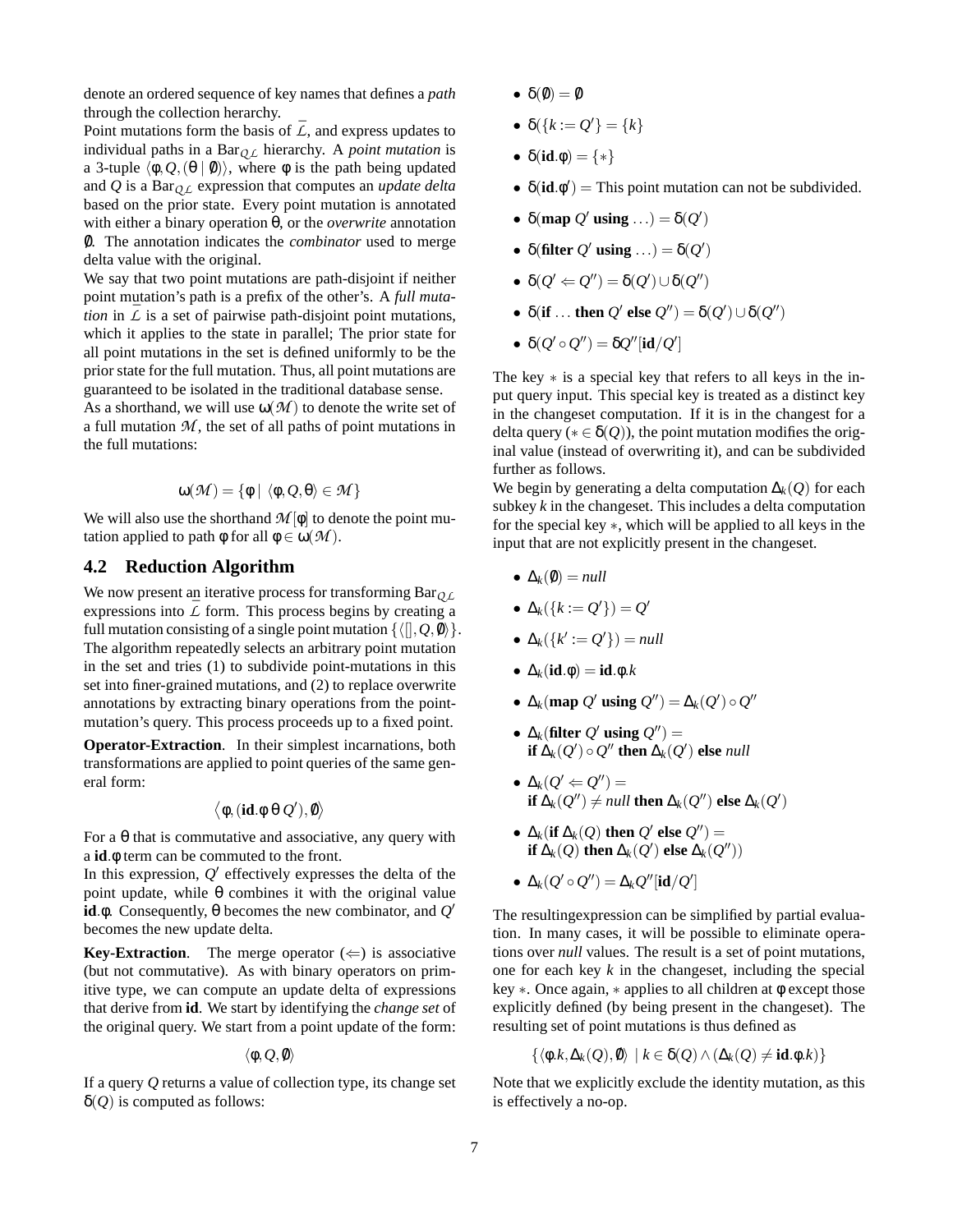# **4.3 Read Dependencies**

We compute the read dependencies of a Bar $_{QL}$  query by first defining a read-normal form for Bar*Q L*. We call a query of the form  $id.k_1.k_2.(\ldots) .k_n$  a *point read* at path  $\phi = k_1.k_2.(\ldots) .k_n$ . A query is in read-normal form if the subscript operator appears only in point reads, or is applied to the special key *tmp*, defined below. As we now show, any valid query can be transformed into read-normal form:

- $(Q \Leftarrow Q')$ . $k \mapsto$  **if**  $Q'$ . $k \neq null$  **then**  $Q'$ . $k$  **else**  $Q$ . $k$
- (map *Q* using  $Q'$ ). $k \mapsto Q$ . $k \circ Q'$
- $(\textbf{agg}_{\lvert\Leftarrow\rvert}(Q)).k \mapsto$  $(\textbf{agg}_{\leq |\leftarrow]}(\textbf{map }Q \textbf{ using } \{tmp := \textbf{id}.k\}))$ .*tmp*
- (filter *Q* using  $Q'$ ). $k \mapsto$  if  $Q$ . $k \circ Q'$  then  $Q$ . $k$  else *null*
- (if  $Q$  then  $Q'$  else  $Q'')$ . $k \mapsto$  if  $Q$  then  $Q'$ . $k$  else  $Q''$ . $k$
- $\bullet$   $(Q \circ Q')$ . $k$   $\mapsto$   $Q \circ (Q'$ . $k)$
- $0.k \mapsto null$

Given a query *Q* in read-normal form, we can compute the readset of the query  $\rho(Q)$  as follows:

- $\bullet$   $p(id.\phi) = {\phi}$
- $\rho(Q \leftarrow Q') = \rho(Q) \cup \rho(Q')$
- $\rho$ (map *Q* using *Q'*) =  $\rho$ (*Q*)<sup>[4](#page-7-0)</sup>
- $\bullet$   $\rho(\mathcal{Q} \circ \mathbf{p}_{\theta} \mathcal{Q}') = \rho(\mathcal{Q}) \cup \rho(\mathcal{Q}')$
- $\bullet$   $\rho(\mathbf{agg}_{\lbrack \theta \rbrack \Leftarrow \rbrack}(\mathcal{Q})) = \rho(\mathcal{Q})$
- $\rho$ (filter *Q* using *Q'*) =  $\rho$ (*Q*)
- $\rho$ (**if** *Q* **then**  $Q'$  **else**  $Q''$ ) =  $\rho$ (*Q*) $\cup$   $\rho$ (*Q'*) $\cup$   $\rho$ (*Q''*)
- $\rho(Q \circ Q') = \rho Q'[\text{id}/Q]$
- $\rho(c|null|0) = 0$

#### **4.4 Subsumption and Commutativity**

We are now ready to complete the definition of the mutation language 4-tuple for  $\overline{L}$  by defining a conservative approximation of the subsumption and commutativity relations.

**Subsumption**. A path φ is subsumed by a full mutation *M* if it or one of its ancestors is *overwritten* by *M* , and neither φ, nor any of its ancestors or descendents appear in the read set of  $M$ . Abusing syntax, we write this as:

$$
\mathcal{S}(\phi, \mathcal{M}) \equiv (\exists \mathcal{Q}, \phi' \in \omega(\mathcal{M}) : (\phi' \sqsubseteq \phi) \land (\mathcal{M}[\phi'] = \langle \phi', \mathcal{Q}, \phi \rangle)) \land (\mathcal{A}\phi' \in \rho(\mathcal{M}) : (\phi' \sqsubseteq \phi) \lor (\phi \sqsubseteq \phi'))
$$

Here,  $\sqsubset$  denotes the ancestor of relation.

A mutation  $M$  is subsumed by  $M'$  if all paths in the write set of *M* are subsumed by *M* ′ :

$$
\mathcal{S}(\mathcal{M},\mathcal{M}')\equiv\forall\varphi\in\omega(\mathcal{M}'): \mathcal{S}(\varphi,\mathcal{M}')
$$

**Commutativity**. Two point mutations applied to the same path  $\phi$ ,  $\langle \phi, Q, \theta \rangle$  and  $\langle \phi, Q', \theta' \rangle$  commute iff  $\theta$  commutes with θ'. Two point mutations applied to different paths,  $\langle \phi, Q, \theta \rangle$ and  $\langle \phi', Q', \theta' \rangle$  commute iff each of the following conditions holds: (1)  $\phi$  is neither an ancestor, nor descendant of  $\phi'$ , (2) φ is neither an ancestor, nor descendant of a path in the read set  $\rho(Q')$ , and (3)  $\phi'$  is neither an ancestor, nor descendant of a path in the read set  $\rho(Q)$ .

Two full mutations commute, if all pairs of point mutations commute. Again, abusing syntax:

 $C(\mathcal{M}, \mathcal{M}') \equiv \forall m \in \mathcal{M}, m' \in \mathcal{M}' : C(m, m')$ 

# **5. RELATED WORK**

There has been much work focused on the formalization of query languages and database models [\[3,](#page-8-2) [4,](#page-8-3) [26\]](#page-8-4). Much of this work is based on monad algebra, Lawvere theories, and universal algebra [\[23,](#page-8-5) [7,](#page-8-6) [5,](#page-8-7) [22\]](#page-8-8). Manes *et al.* [\[27\]](#page-8-9) showed how to implement collection classes using monads. Cluet [\[17\]](#page-8-10) is an algebra based query language for an object-oriented database system. Our work is based on the same fundamental theories. In the following we compare our work to previous results.

**Languages for Transforming Hierarchical Data**. There has been considerable work [\[12,](#page-8-11) [2,](#page-8-12) [3,](#page-8-2) [1\]](#page-8-13) on the transformation of hierarchical data. Two approaches have become dominant in this area: Nested Relational Calculus [\[31\]](#page-8-14) and the Monad Algebra [\[25\]](#page-8-0). Our own approach is closely based on the latter, adapted for use with labeled sets, and with the intentional exclusion of the superlinear time complexity pairwith operator (or equivalently, the cartesian cross-product).

**Semistructured Data**. Also closely related is work on managing semistructured data [\[11\]](#page-8-1). The vast majority of recent efforts in this area have been on querying and transforming XML data. One formalization by Koch [\[24\]](#page-8-15) is also closely based on Monad Algebra. Work by Cheney follows a similar vein, in particular (F)LUX [\[15,](#page-8-16) [16\]](#page-8-17), a functional language for XML updates. In [\[8\]](#page-8-18), Benedikt and Cheney present a formalism for synthesizing the output schema of XML transformations, similar to our notion of the compositional compatibility of mutations. More recently, there has also been interest in querying lighter-weight semistructured data representations like JSON[\[9,](#page-8-19) [10\]](#page-8-20).

**Algebraic Properties of State Updates**. The distributed systems community has identified a number of algebraic properties of state mutations that are useful in distributed concurrency control. Commutativity of updates has been explored extensively [\[34,](#page-8-21) [32\]](#page-8-22), but the typical assumption is that a domain-specific commutativity oracle is available, such as for edits to textual data [\[32,](#page-8-22) [28\]](#page-8-23). Our notion of subsumption

<span id="page-7-0"></span><sup>&</sup>lt;sup>4</sup>This is a conservative approximation.